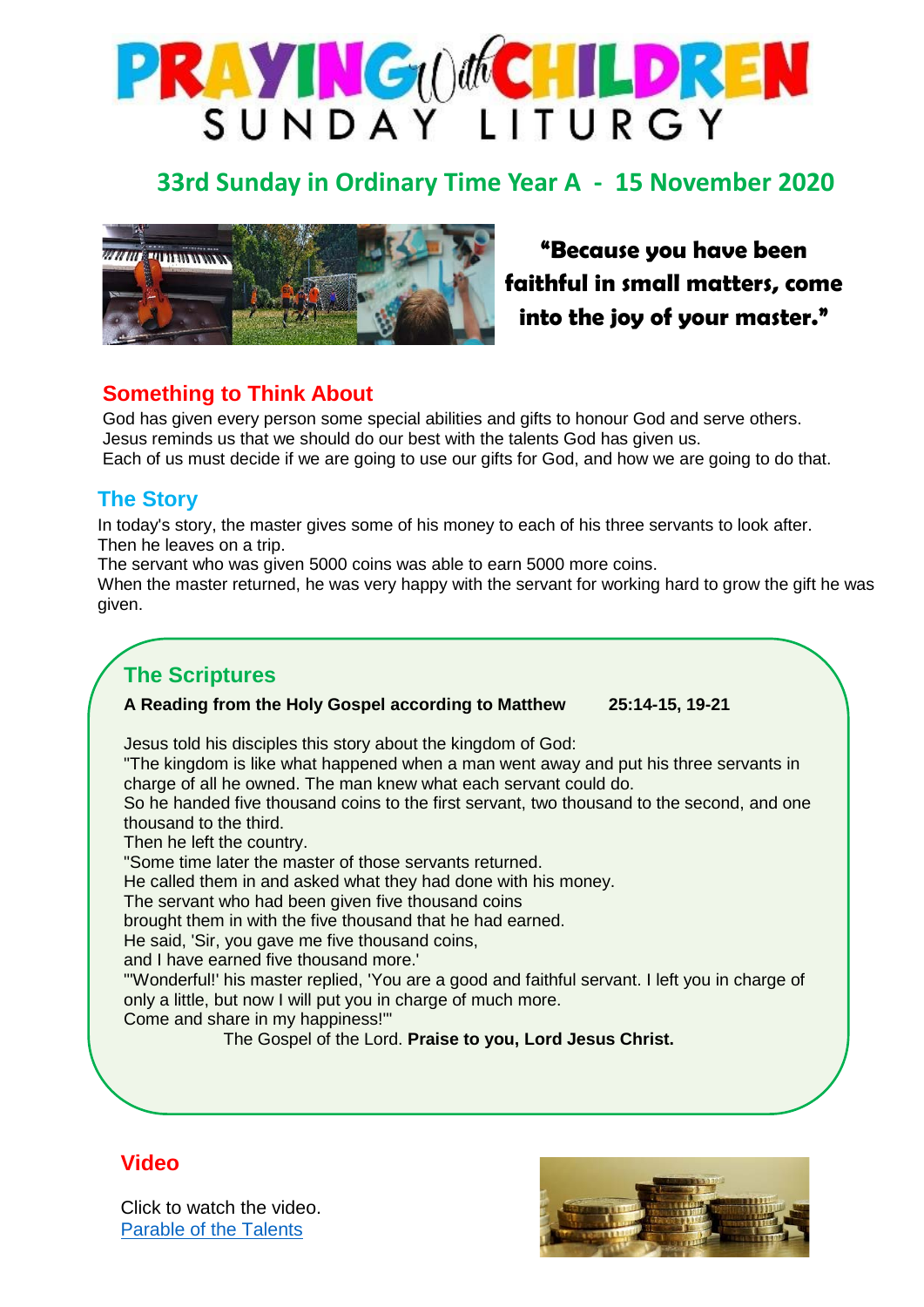### **Group Discussion**

Why do you think the master was so happy with the servant for using his 5000 coins to earn another 5000 coins?

What do you think Jesus was trying to teach about the abilities he has given to us? God will help us to develop our talents but we need to be willing to use our abilities. How might you use your talents to help or bring joy to others this week?

# **Praying For Others**

 **All: Lord, hear our prayer.** *Leader:* Let us pray now for the leaders of our Church, our world, for those in our community and for our own needs. *Reader:* We pray that our leaders will be fair and just. Lord, hear us. *Reader:* We pray for poor countries. Lord, hear us. **All: Lord, hear our prayer.** *Reader:* We pray for those who die from hunger each day. Lord, hear us.

 **All: Lord, hear our prayer.**

*Reader:* We pray that we may willingly share our gifts with others. Lord, hear us. **All: Lord, hear our prayer.**

*Leader:* Loving God, listen to the prayers we make in the name of Jesus. **All: Amen.**



#### **Prayer**

Say this prayer together during the week.

# **Group Activity**

You will need: rectangular pieces of card, gift wrap, glue, pens.

As a group, ask children to brainstorm any talents or abilities they can think of.

Then give an index card to each child. Allow them to select a piece of gift wrap. Ask each child to glue their piece of gift wrap on one side of their rectangular card. Then ask them to fold the card in half like a greeting card.

On the blank side of the card, ask each child to write or draw one talent they have that they could use to serve God and others. Older children may like to write a short prayer on their card.